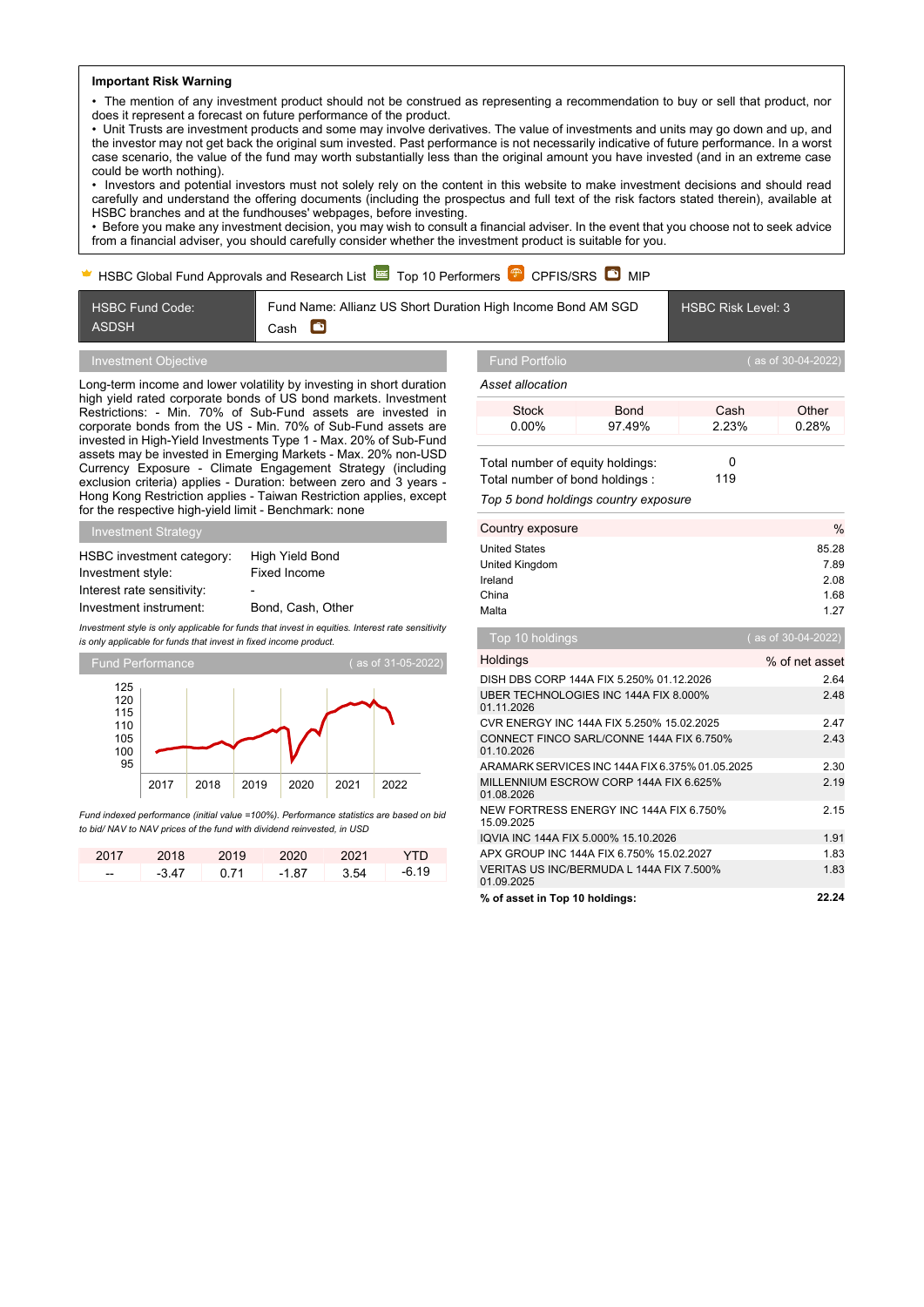# Fund Name: Allianz US Short Duration High Income Bond AM SGD Cash **D** HSBC Risk Level: 3



*Fund price movement is calculated on bid to bid/ NAV to NAV basis in fund class currency (SGD )*

| Indicative fund price           |                   |
|---------------------------------|-------------------|
| NAV:                            | SGD8.61           |
| Bid:                            | SGD8.61           |
| Offer:                          | SGD8.87           |
| Change vs previous trading day: | $-0.23%$          |
| 52 week low-high:               | SGD8.58 - SGD9.52 |

*Fund price information is provided based on the latest fund trading date.*

| <b>Fund Statistic</b> | (as of 31-05-2022) |
|-----------------------|--------------------|
| Annualised return:    | 0.94%              |
| Standard deviation:   | 8.71%              |
| Sharpe ratio:         | 0.29               |
| Alpha :               | $-0.17$            |
| Beta:                 | 0.82               |

*Fund statistics are calculated by using 3 years historical data, and are not calculated for fund which is less than 3 years old.*

*Sharpe ratio: Morningstar Asia Limited used the USTREAS T-Bill Auction Ave 3 Mon as the risk free factor for calculation*

*Alpha & Beta: Morningstar Asia Limited Used Bloomberg US Corporate High Yield TR USD as the benchmark index for calculation*

| Dividend Information           | ( as of 31-05-2022) |  |
|--------------------------------|---------------------|--|
| Target distribution frequency: | Monthly             |  |
| Dividend yield:                | 4.80%               |  |
| Last dividend paid (per unit): | SGD0.04             |  |
| Last ex-dividend date:         | 16-05-2022          |  |

*Dividend yield is the dividend amount declared over the past twelve months as a percentage of the last month-end fund unit price, shown in 2 decimal places. The amount of dividend may not be guaranteed by Fund House.*

# Other Fund Classes Available With HSBC

| ASDUA-(Class AT USD)   | ASDUC-(Class AM USD)   |
|------------------------|------------------------|
| ASDUR-(Class AM USD)   | ASDEC-(Class AM EUR-H) |
| ASDER-(Class AM EUR-H) | ASDAC-(Class AM AUD-H) |
| ASDAR-(Class AM AUD-H) | ASDGC-(Class AM GBP-H) |
| ASDGR-(Class AM GBP-H) |                        |

Average current yield: 6.38% Average yield to maturity: 7.00% Average duration: 2.56 years Average credit quality: B Credit quality breakdown

| BB. | 51.39%                                                           |
|-----|------------------------------------------------------------------|
|     | 39.93%                                                           |
|     | 1 74%                                                            |
|     | 2.23%                                                            |
|     | $0.00\%$<br>$0.14\%$ B<br>0.60%<br>Below B<br>3.96%<br>Not Rated |

*Current yield refers to the annual interest of the bonds divided by the market price of a bond. Yield to maturity is the rate of return anticipated on a bond if it is held until the maturity date, assumed that all coupons are reinvested at the same rate. Duration is a measure of the sensitivity of the price (the value of principal) of a fixed-income investment to a change in interest rates. Credit quality is based on Standard and Poor's classification.*

| <b>Fees And Charges</b>          |       |  |
|----------------------------------|-------|--|
| Initial charge:                  | 0.05  |  |
| Annual management fee (Maximum): | 0.129 |  |
| Distribution fee:                | -     |  |
| Redemption fee:                  | 0     |  |
| Performance fee:                 |       |  |

*The listed information may not cover all the fees and charges imposed on a fund. Please refer to the respective offering documents of the fund for details of relevant fees and charges*

| Fund class currency:        | SGD                                        |
|-----------------------------|--------------------------------------------|
|                             |                                            |
| Fund class inception date:  | 15-03-2017                                 |
| Fund share class size(Mil): | USD5.27 (as of 24-06-2022)                 |
| Fund manager                | James Dudnick (01-06-2015)                 |
| (Manager start date):       | Steven Gish (01-06-2015)                   |
|                             | JustinM. Kass (01-03-2022)                 |
| Fund house:                 | Allianz Global Investors Singapore Limited |
| Morningstar Rating:         | QQQ (as of 01-05-2022)                     |
| ISIN:                       | LU1560903285                               |
| Initial Invesment Amount:   | 1000                                       |
|                             |                                            |

| <b>Specific Attitude towards</b><br><b>Investment Risks</b> | <b>Risk Level of Investment Product Suitable for Description</b><br><b>Consideration</b> |                                                                                                                                                                                                                                                                                                                      |
|-------------------------------------------------------------|------------------------------------------------------------------------------------------|----------------------------------------------------------------------------------------------------------------------------------------------------------------------------------------------------------------------------------------------------------------------------------------------------------------------|
| Secure                                                      | Products with NO investment risk                                                         | The product has no investment element and hence no price volatility, and is 100% capital protected upon maturity (for<br>products with scheduled maturity).                                                                                                                                                          |
| Cautious                                                    | Low(1)                                                                                   | The price volatility of the product is low, and the project is normally 100% capital protected upon maturity (for products with<br>scheduled maturity). Customer may adopt a passive strategy on the investment.<br>This product may be suitable for investors who are happy to accept low level of investment risk. |
|                                                             | Low to Medium(2)                                                                         | The price volatility of the product is low to medium. Some market monitoring may be required to control relevant risks of<br>the product.                                                                                                                                                                            |
| Balanced<br>Adventurous                                     |                                                                                          | This product may be suitable for investors who are happy to accept low-to-medium of investment risk.                                                                                                                                                                                                                 |
|                                                             | Medium(3)                                                                                | The price volatility of the product is medium. Active market monitoring and management may be required to control the<br>relevant risks.                                                                                                                                                                             |
|                                                             |                                                                                          | This product may be suitable for investors who are happy to accept medium level of investment risk.                                                                                                                                                                                                                  |
|                                                             | Medium to High(4)                                                                        | The price volatility of the product is medium to high. Customers may need to realize immediate loss of certain portion of<br>capital. Careful selection of product and active market monitoring and management may be required to control the relevant<br>risks.                                                     |
| Speculative                                                 |                                                                                          | This product may be suitable for investors who are happy to accept medium-to-high level of investment risk.                                                                                                                                                                                                          |
|                                                             | High(5)                                                                                  | The price volatility of the product is medium to high. Customers may need to realize immediate loss of certain portion of<br>capital. Very careful selection of product and very active market monitoring and management may be required to control<br>the relevant risks.                                           |
|                                                             |                                                                                          | This product may be suitable for investors who are happy to accept high level of investment risk.                                                                                                                                                                                                                    |

## **Disclaimers:**

The information in this website relating to Unit Trusts are provided by Morningstar Asia Limited ("Information Provider") to HSBC Bank (Singapore) Limited (the "Bank") unless otherwise<br>specified. For technical reasons, cer

Neither the Information Provider nor the Bank guarantee or endorse the accuracy, reliability and completeness of the information provided by the Information Provider or that it is up-to date, and that such<br>information has for any loss or damages resulting from the use of information contained herein, or the inability to use such information or in connection with any error, interruption, delay in operation or incomplete transmission,<br>line or in providing such information intended to be advising on Unit Trust. The information contained in this website is not and should not be construed as an offer to sell or the solicitation of an offer to purchase<br>or subscribe